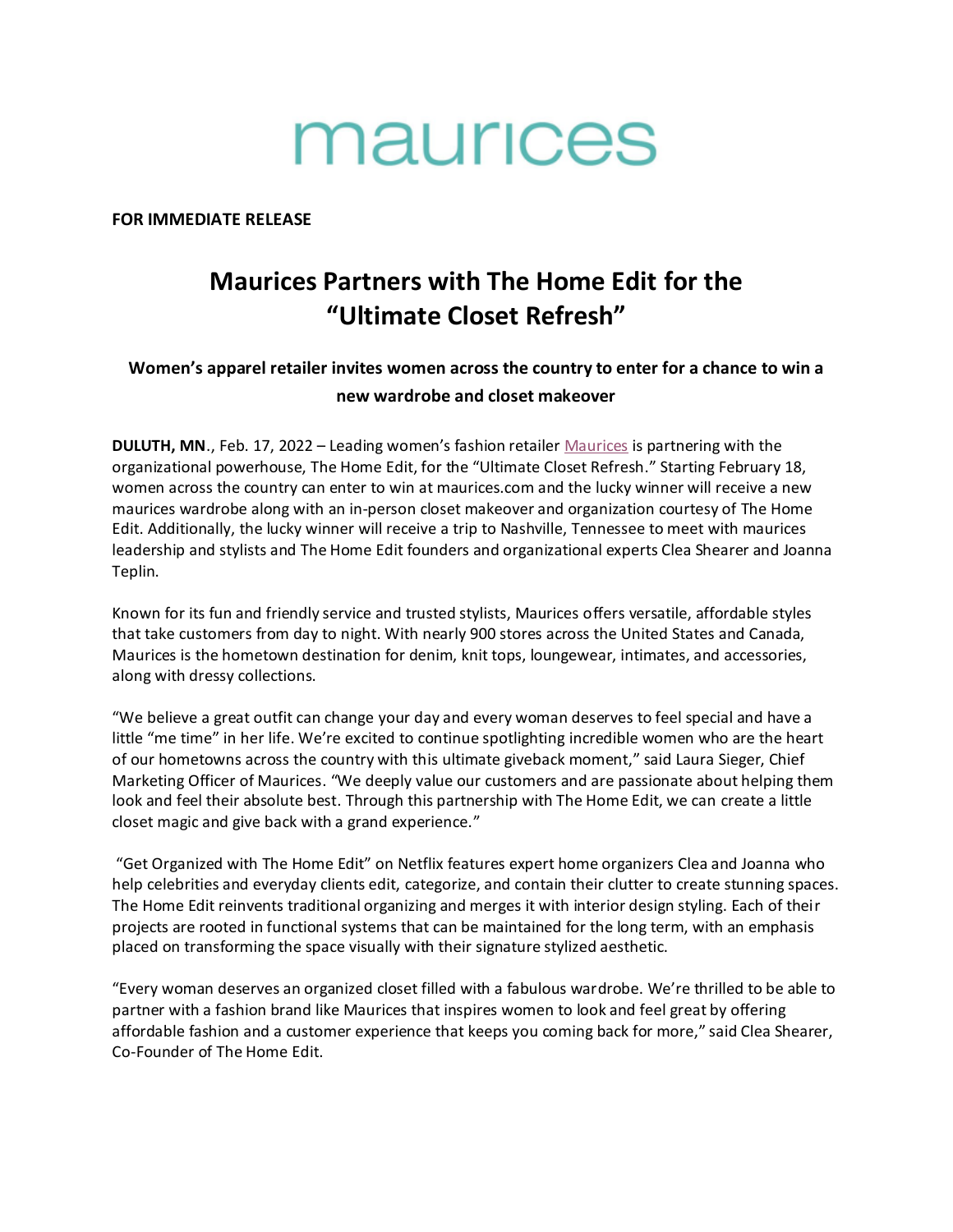"We can't wait to transform one special woman's closet with an aesthetically pleasing, yet functional, closet refresh with our friends at Maurices. Together, we'll transform her closet with versatile styles from Maurices combined with The Home Edit touch," said Joanna Teplin, Co-Founder of The Home Edit.

To learn more about Maurices and to enter to win The Home Edit contest visit www.maurices.com/giveaway. Entries must be submitted by 11:59 p.m. CST on Sunday, February 27, 2022. No purchase necessary.

###

### **About Maurices**

Maurices is a leading women's fashion brand offering size-inclusive clothing that celebrates feel-good fashion for real life*™.* Offering versatile, affordable styles that take her from day to night, Maurices is a destination for denim, knit tops, loungewear, intimates, and accessories, along with dressy collections. Known for its fun and friendly service and trusted stylists, Maurices offers a warm welcoming experience in stores and is guided by its greater purpose of making a positive difference in the lives of women who are the heart of its hometowns. Maurices operates 900 stores in hometowns across the U.S. and Canada and offers even more to love at maurices.com with additional categories, sizes, and colors.

For more information, please visi[t www.maurices.com.](https://c212.net/c/link/?t=0&l=en&o=3352761-1&h=686338365&u=http%3A%2F%2Fwww.maurices.com%2F&a=www.maurices.com) Connect with Maurices o[n Instagram,](https://c212.net/c/link/?t=0&l=en&o=3352761-1&h=3978272362&u=http%3A%2F%2Fwww.instagram.com%2Fmaurices&a=www.instagram.com%2Fmaurices) [TikTok,](http://www.tiktok.com/@officialmaurices) [Facebook](http://www.facebook.com/maurices) an[d LinkedIn.](http://www.linkedin.com/company/maurices)

### **About The Home Edit**

The Home Edit was founded in 2015 by Clea Shearer and Joanna Teplin. Brought together by a mutual friend, it was friendship at first text, and a business partnership immediately thereafter. The goal in starting The Home Edit was to reinvent traditional organizing and merge it with design and interior styling for a specific and signature look that is now known across the globe. Since the company's inception, the business has grown into over 9 markets spanning the United States. Clea and Joanna are also the authors of two New York Times' bestselling books, The Home Edit and The Home Edit Life; are the stars and executive producers of the Emmy-nominated Netflix show, "Get Organized with The Home Edit" and have a line of organizational products sold in over 15 countries.

**Media Contacts: Maurices** Kristin McClement Head of Brand Connections 218-600-6929 KMcclement@maurices.com

**FlyteVu** Brittany Rashkin